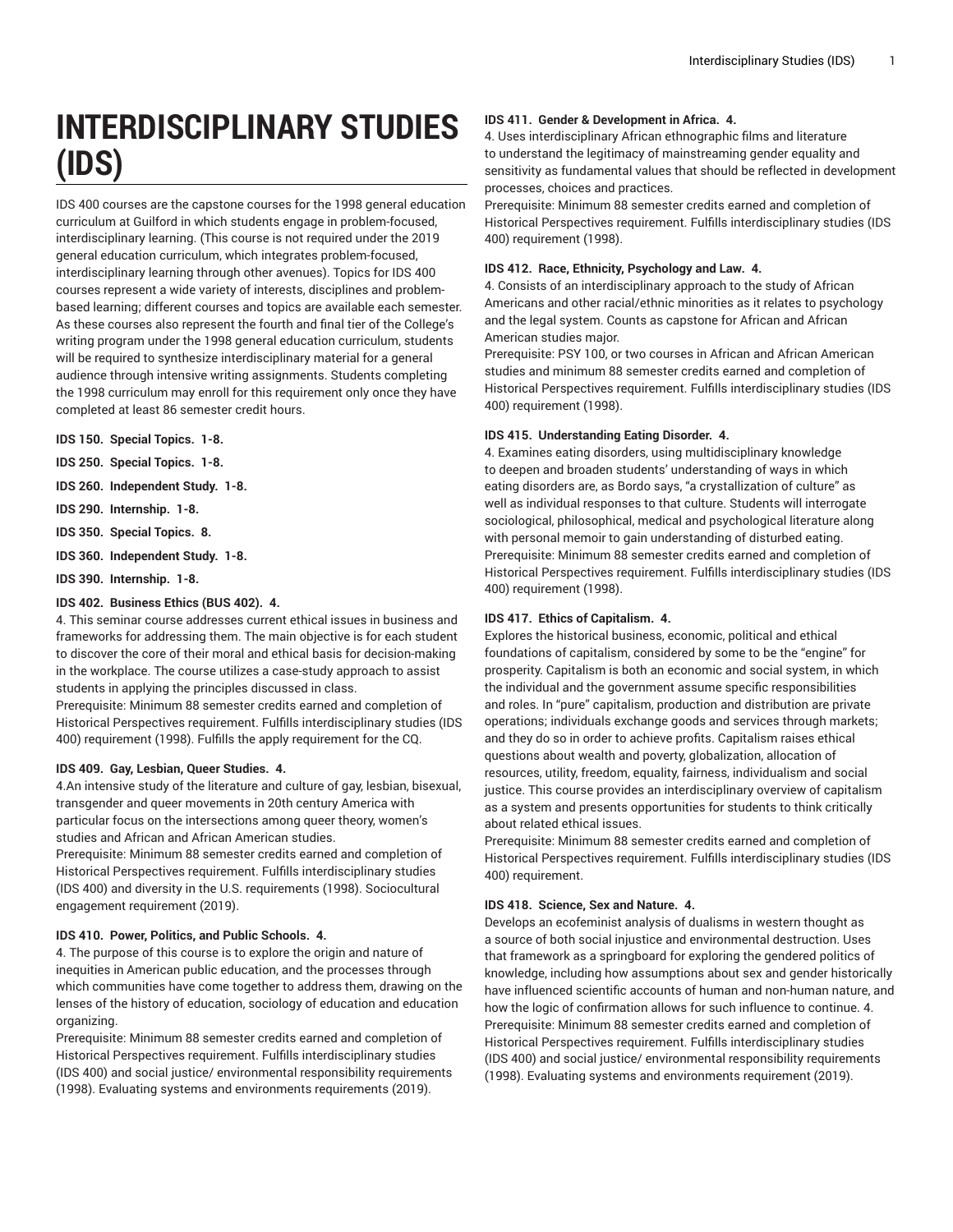## **IDS 421. Border Crossings. 4.**

4. This course examines the concept of "the border" that has worked to exclude those seen as not properly a part of "normal" American citizenry. Using the methodology and theoretical commitments of early "outsider" and activist scholarship, the course traces more recent scholarly movements in disability theory, critical legal theory and queer theory to examine the use of discourses of exclusion and resistance in current border controversies, such as the movement of migrant labor across the Arizona/Mexico border.

Prerequisite: Minimum 88 semester credits earned and completion of Historical Perspectives requirement. Fulfills interdisciplinary studies (IDS 400) requirement (1998).

## **IDS 427. Murder, Most Foul. 4.**

#### 4.

Prerequisite: Minimum 88 semester credits earned and completion of Historical Perspectives requirement (1998).

## **IDS 428. Agricultural Revolutions. 4.**

4.This course explores the social, political, cultural and environmental dimensions of agriculture in the United States and around the world. We will study the first agricultural revolution (the original emergence of agriculture 12,000 years ago), the industrialization of agriculture, and 21st-century social movements that promote organic, sustainable or local agriculture, including peasant and food sovereignty movements. The course integrates anthropology, sociology, history, environmental studies and literary studies. Students will conduct field research on local farming, farmers markets or agricultural activism.

Prerequisite: Minimum 88 semester credits earned and completion of Historical Perspectives requirement. Fulfills interdisciplinary studies (IDS 400) requirement (1998).

#### **IDS 430. African Americans in the 21st Century: Back to the Future?. 4.**

Using a range of related resources from various disciplines, this course examines a range of problems and challenges African Americans have experienced in the past and explores possible outcomes and solutions for the future. The issues are criminal justice, education, social caste, and political empowerment and the time period the 20th century and the first decade of the 21st. Students will be asked to conduct original research on the topic, focusing on one community, either in the United States, or the African Diaspora, as resources are available.

Prerequisite: Minimum 88 semester credits earned and completion of Historical Perspectives requirement. Fulfills interdisciplinary studies (IDS 400) and social justice environmental studies requirements (1998). Evaluating systems and environments requirement (2019).

# **IDS 435. Understanding Poverty. 4.**

4.Examines the underlying causes and compares anthropological, sociological, political, ecological and economic theories, of poverty. Explores methodological issues in the measurement of poverty and institutional approaches to its alleviation, including both national and international development strategies.

Prerequisite: Minimum 88 semester credits earned and completion of Historical Perspectives requirement. Fulfills interdisciplinary studies (IDS 400) requirement (1998).

# **IDS 440. The American Upper Class. 4.**

4. Examines, from an interdisciplinary perspective, the American upper class throughout the 20th century and into the 21st, looking at the distribution of wealth in this country, and the extent to which that distribution changed during the 20th century. The course considers how perceptions held about upper-class life affect the lives of the vast majority of those not in the upper class.

Prerequisite: Minimum 88 semester credits earned and completion of Historical Perspectives requirement. Fulfills interdisciplinary studies (IDS 400) requirement (1998).

## **IDS 442. International Development. 4.**

4. Uses the perspectives of history, politics, economics, geography and religion to investigate the factors that determine whether or not developing countries reap the benefits of globalization and development. The course explores the various conclusions reached by different theorists and policymakers.

Prerequisite: Minimum 88 semester credits earned and completion of Historical Perspectives requirement. Fulfills interdisciplinary studies (IDS 400) requirement (1998).

## **IDS 450. Special Topic. 8.**

## **IDS 452. Homer to Socrates: Cultures of Classical Greece (HIST 335). 4.**

4. Introduces students to the history of culture in archaic and classical Greece (ca. 800-400 BCE). The methods and materials for investigating this period are interdisciplinary, drawing on literary, philosophical and historiographical sources, including Homeric epics, Greek drama and histories, and Platonic dialogues.

Prerequisite: Minimum 88 semester credits earned and completion of Historical Perspectives requirement. Fulfills interdisciplinary studies (IDS 400) requirement (1998).

## **IDS 455. Human Sexuality. 4.**

4.An interdisciplinary study of human sexuality that draws most prominently from the academic disciplines of biology, psychology, sociology and health education. Focused topics include male and female sexual anatomy and physiology, birth control, pregnancy and childbirth, sexually transmitted diseases, gender development and identity, and sexual orientation.

Prerequisite: Minimum 88 semester credits earned and completion of Historical Perspectives requirement. Fulfills interdisciplinary studies (IDS 400) requirement (1998).

**IDS 460. Independent Study. 1-8.**